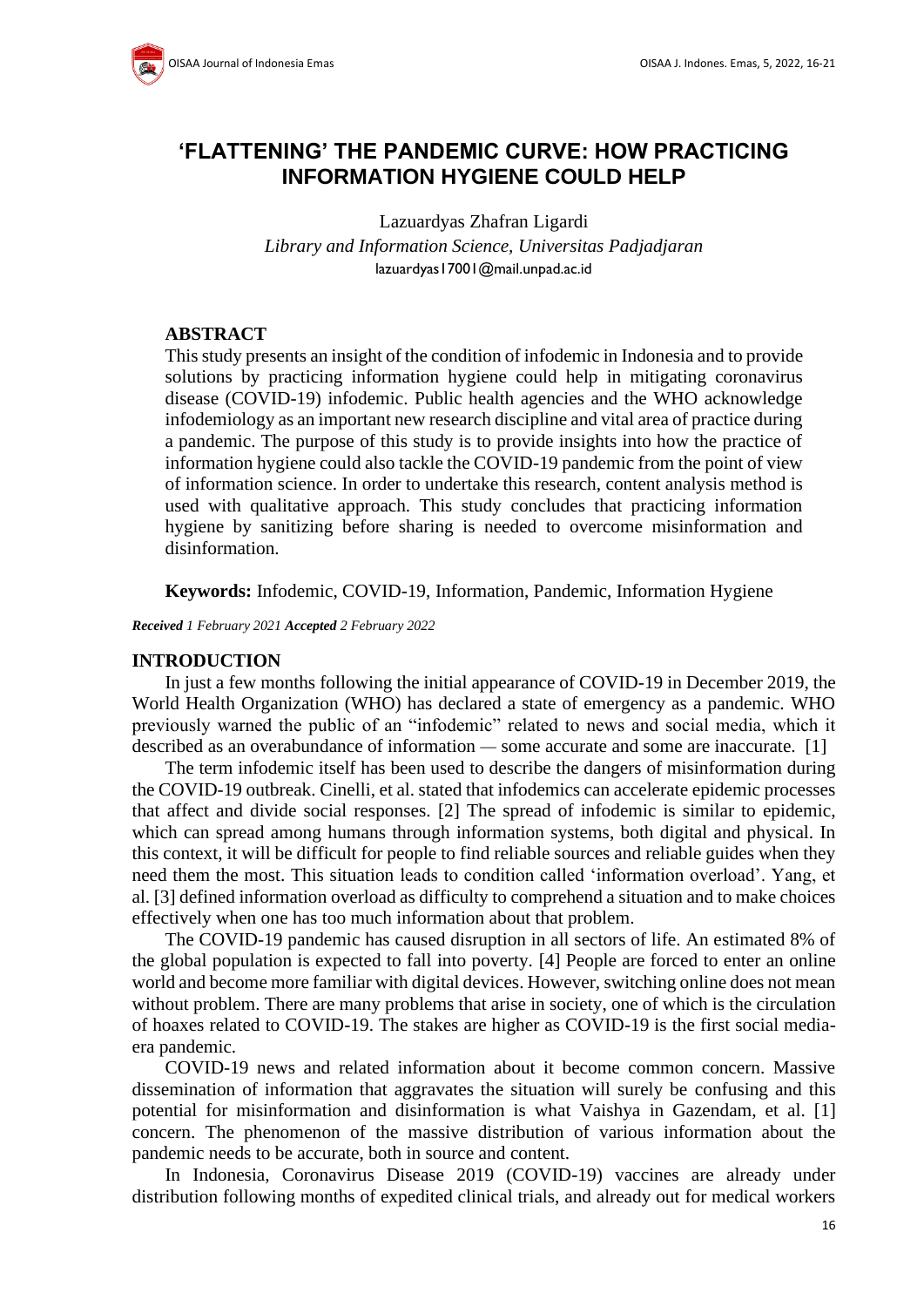

as priority for the first stage of vaccination. President Joko Widodo received the first dose of China-made Sinovac vaccine on January 13<sup>th</sup> as he commenced nation-wide vaccine drive. Furthermore Joko Widodo made sure that Sinovac vaccine used in Indonesia is safe and *halal* (permitted according to Islamic law), also aims to clear doubt and rumors among the masses around this vaccine by including public figures among those who received the first vaccine jab.

Despite vaccination is already having started, the infodemic remains strong. One of the popular rumours is the Sinovac vaccine contains electronic chip that the Chinese government use for doing mass surveillance. Later, this rumour is proven to be false. The aim of this study is to offer ideas as an attempt to give insight on how practicing information hygiene could also battle the COVID-19 pandemic from the perspective of information science. The significance of this study is to give idea as a collective effort to mitigate the COVID-19 crisis in Indonesia. This study will also contribute as a reference for further research on infodemiology, as Infodemiology itself is a relatively new research field.

#### **LITERATURE REVIEW**

Literature review is a recap of research that has been done before on infodemic and its solutions. This literature review also serves another critical function as it helps to identify what focus topic of this study because there is no point in repeating what others have already done. According to [5] in his article titled *Literature Reviews: Methods and Applications*, there are 8 types of literature review, one of them is narrative review. Narrative review are unstructured audits of writing used to set up a hypothesis based on a research focus. This paper uses narrative review.

The literature selection for this study involves three stages: scanning, curating, and reviewing the articles. There are 3 articles used for this study. (1) Information Overload and Infodemic in the COVID-19 Pandemic by Farooq Rathore and Fareha Farooq of Department of Rehabilitation Medicine, PNS Shifa Hospital, Karachi and Department of Biochemistry, Sir Syed Medical College for Girls, Karachi. This article highlights the concept of infodemic from the perspective of medical worker and how infodemic could lead to information overload. This article published on Journal of Pakistan Medical Association in 2020. (2) COVID-19 vaccine deployment: Behaviour, ethics, misinformation and policy strategies by Royal Society of The British Academy. This study consists of policy recommendations regarding COVID-19 vaccination and everything around it. This study also suggests greater transparency for media organizations to delete harmful content and legal sanctions for individuals or groups who spread misinformation and concludes that the public needs to be encouraged to spot and report misinformation. (3) Health Disinformation & Social Media by David Robert Grimes of School of Physical Science, Dublin City University Ireland. This study discusses the importance of practicing information hygiene in order to battling disinformation occurred in the realm of social media era. This study concluded that there is a need to put a regulation on social media and to promote awareness and responsibility on using social media.

#### **RESEARCH METHOD**

The method used in conducting this study is the secondary research method by content (content analysis) of written or printed information in mass media, online media, books, and journal articles related to both the infodemic phenomenon and information hygiene. This study uses qualitative approach. Qualitative approach itself is used to develop new knowledge by interpreting and understanding analysis in systematically collected recorded communication. In qualitative research, content analysis emphasizes the efforts to see the content qualitatively, how researchers interpret the content, read symbols, interpret the content of symbolic interactions that occur in communication. The content analysis approach in this literature study will specifically start the analysis with certain symbols, clarify the data with certain criteria and make conclusions with analytical techniques so that the flow of analysis will be clearer. The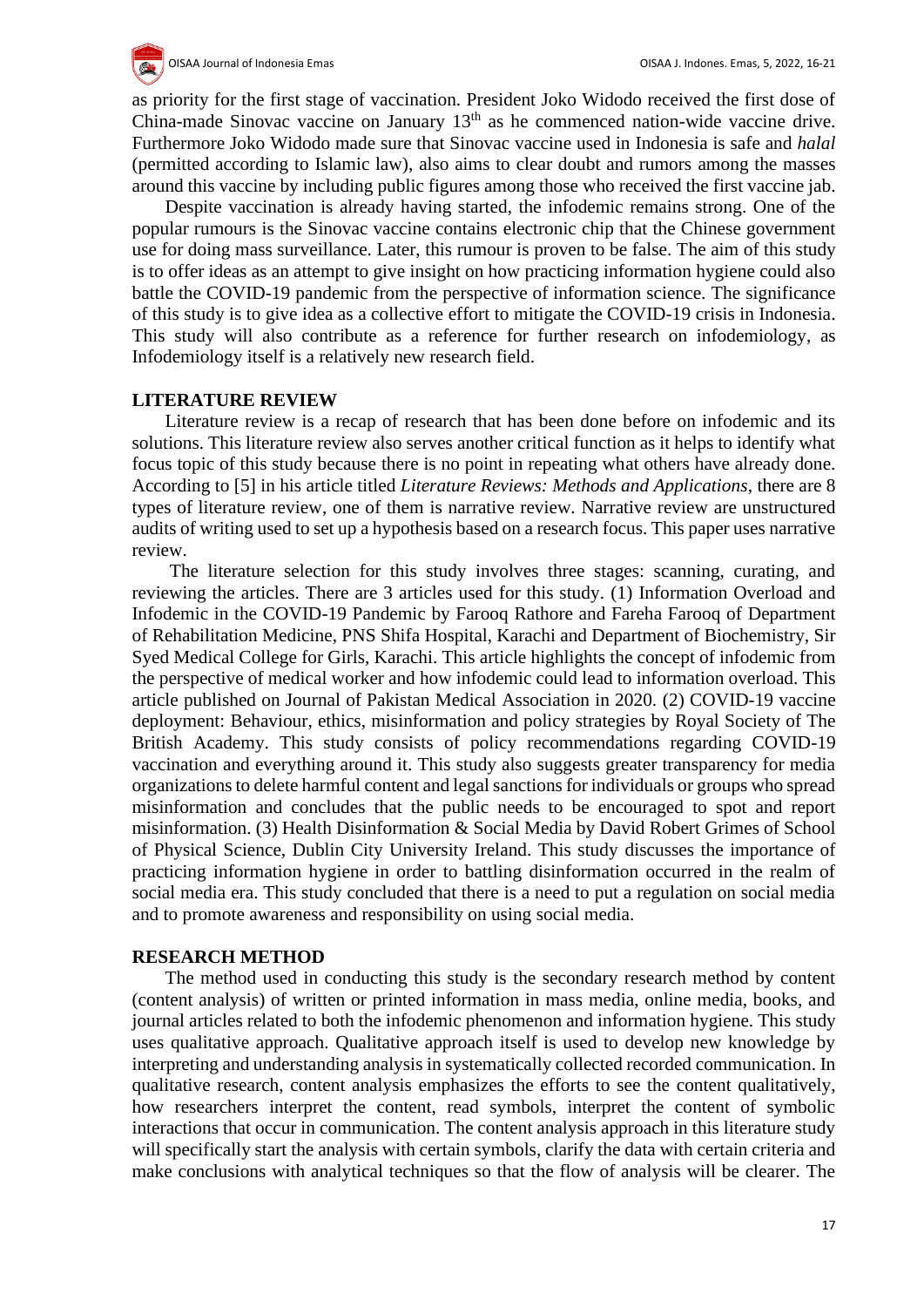content analysis in this study focuses on the analysis of news and articles about infodemics and its solutions.

## **FINDINGS AND DISCUSSION**

#### **Current State of of Indonesia**

The World Health Organization not only hinted at the health risks of COVID-19, but also labeled the situation as an infodemic. COVID-19 is an emerging situation that is continuously developing. At this time of writing, Indonesia's daily new COVID-19 cases is over 10.000 with 27.743 deaths in total while total cases surpassed 1 million. The number of daily cases is fluctuatively increasing week by week. This indicating there is an uncontrolled situation on managing this pandemic. This uncontrolled situation could be caused by scepticism of the people on the existence of COVID-19.

On the other side, Aurelia Virzal in Fajria [6] stated that a trust issue from the young people exist with the government. Many young people are pessimistic about the capacity of the government to cope with the pandemic. Furthermore, because of the false narratives about vaccine and vaccination, a survey undertaken by Saiful Mujani Research & Consulting (SMRC) in [7] finds that only 37 percent of participant willing to take the vaccine shot. This number is dropped from 54 percent in just a matter of week. 40 percent of respondents, on the other hand, were still unsure as to whether to receive vaccine shots, while the remaining 17 percent reported unaccepting of the vaccination program. [7]. In contrast, Indonesian government stated that Indonesia had to vaccinate 80 percent of the total population in order to develop herd immunity.

That report resonates with chief of Indonesia COVID-19 Response Acceleration Task Force (Satgas COVID-19) Doni Monardo stating 17 percent Indonesians do not believe the existence or feel that they are impossible and very unlikely to be exposed to the Coronavirus [8]. This figure is exceptionally large when compared to the total population of Indonesia of 270 million, meaning that there are 44.9 million people (about twice the population of New York) who do not believe or feel that they will not be exposed to Covid-19. Safe to assume it is for certain that since this masses of people not believing on the danger of COVID-19 in the first place, they would not practice the standard health protocol such as hand washing and keeping physical distance and refusal to wear face masks. This disbelieving manner could worsen COVID-19 cases in Indonesia as they could be silent super-spreader among people with pre-existing comorbidities.

Since now everyone can spread information through social media, misinformation can also be shared more easily, it is also possible that these people behave thay way were influenced by the COVID-19 infodemic in the form of false narratives, conspiracy theories or misleading opinions. Participatory nature of online platforms has allowed disinformation has spread and flourished at unprecedented speeds, creating an atmosphere of uncertainties that has fueled individual and online anxiety and racism [9]. Two of the examples are COVID-19 is a fake conspiracy to benefit big pharmacy business, and China-made Sinovac vaccine contains microchip with evil mass-control intentions. These kinds of misinformation often shared massively by the COVID-19 skeptics. [10].

The rapid development of social media and instant communication is a powerful factor that worsens the spread of infodemics. Infodemics spread swiftly that can affect everyone regardless of place and time. Therefore, our challenge is not only the COVID-19 pandemic, but also an infodemic of COVID-19 which is could be more devastating.

#### **Practicing Information Hygiene**

The WHO said misinformation and disinformation can be "harmful to people's physical and mental health; raise stigmatization; threaten important health gains; and lead to bad behaviour in line with public health measures."" Besides, President Francesco Rocca of the International Federation of Red Cross and Red Crescent Societies outlined misinformation as a "parallel pandemic of mistrust" [11].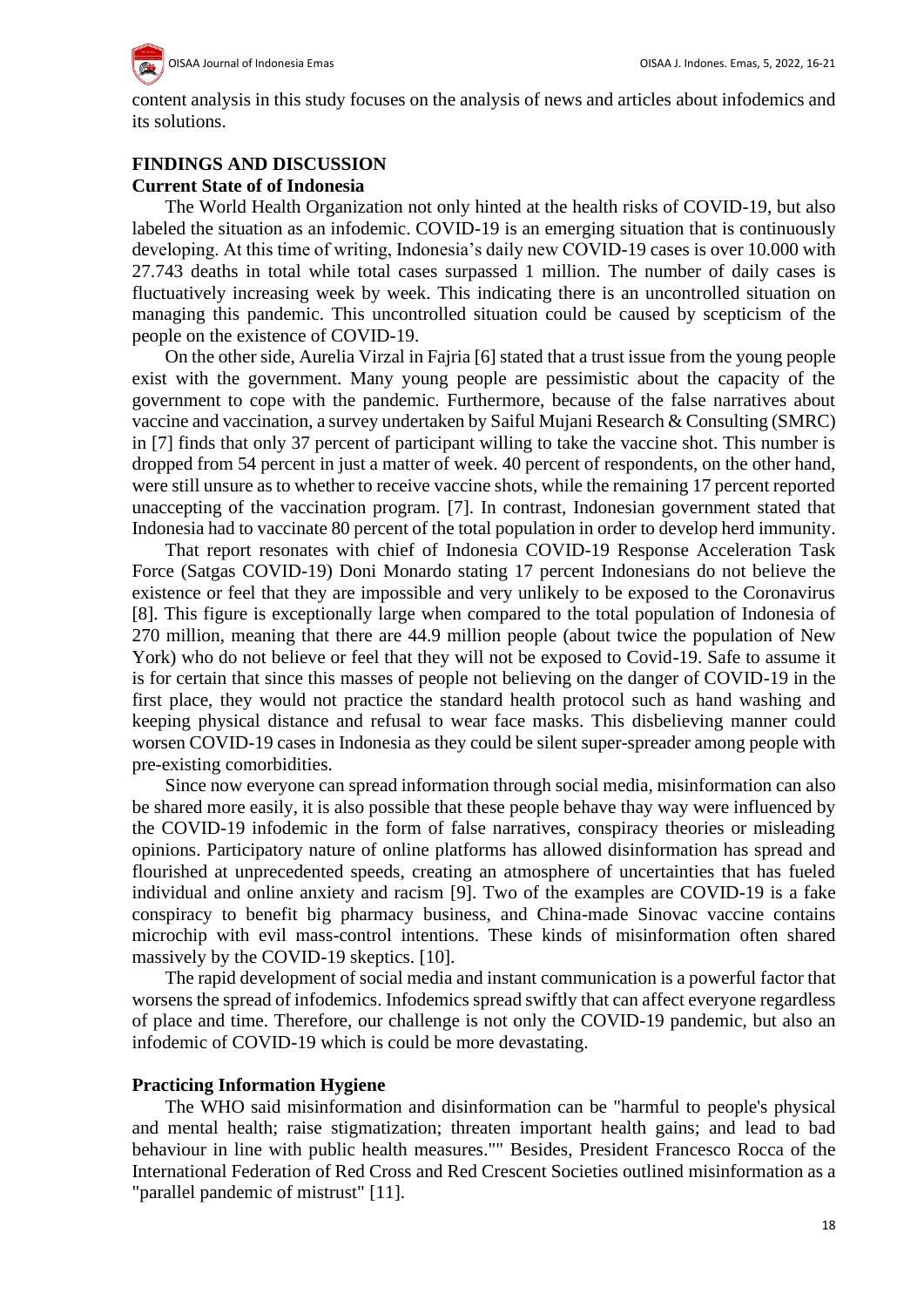OISAA Journal of Indonesia Emas OISAA J. Indones. Emas, 5, 2022, 16-21

In the times of hoaxes and rumours overshadow the facts, and the narrative is regularly dominated by fiction, it is important to acknowledge that this is an issue that affects us all and not a simple cognitive or educational problem. The evidence shows that we are historically inadequate at distinguishing between reliable and reprehensible sources because we as humans, we emote first and reflect after; this propensity to react before reflecting is a trojan horse for devious fictions to become established. [12]

Furthermore, Grimes stated that improving our social critical-thinking skills is the only lasting vaccine against this onslaught of harmful narratives. In order to combat the infodemic, we must understand that exposure to misinformation is dangerous, take measures to protect ourselves from being poisoned, and avoid sources of misinformation. We should question ourselves before we perpetuate statements that we find, if they are reputable and verified before we influence others.

Eysenbach [13] in his article titled *How to Fight an Infodemic: The Four Pillars of Infodemic Management* modeled the fact checking and peer review cycle for everyone to apply in daily life as seen on graphic below.



Figure 1. Fact checking cycle includes filtering, analyzing and information correction before sharing.

WHO also posted a guideline in how to identify misinformation and disinformation of COVID-19 in seven steps as given: (1) Source Assessing. To find the clues about the sources of information, for unprofessional graphic design, bad spelling and grammar, or excessive use of all caps or exclamation points can be inconsistent or inaccurate. (2) Checking Headlines. In order to get large numbers of views, headlines can be deliberately sensational or provocative. Read more than just an article's headline; go deeper and look at the whole story. (3) Identify the Author. To see whether they are true or trustworthy, check online for the author's name. (4) Review the Date of the Information Sources to see whether the information is relevant and up to date to current issue. (5) Check the Supporting Evidence. Reliable sources back up their claims with evidence, such as expert quotations or links to statistics or analysis. Verify the professionals are credible and that the narrative is genuinely backed by references. (6) Checking Biases. We do have biases, and they are a factor in how we see what is going on around us. Considering own prejudices and why readers might have been attracted to a certain title or story. (7) Ask the fact-checkers. Consult trusted organisations for fact-checking. In Indonesia, people can turn to *Cek Fakta Tempo.co, Masyarakat Anti-Fitnah Indonesia* (MAFINDO), or medcom.id *Cek Fakta*.

As the world moves towards COVID-19 vaccine drive, Director of Digital Health of Meedan, Nat Gyenes said five red flags to look out for in COVID-19 vaccine misinformation: (1) Exaggerated choice of words; (2) Basing information on conspiratorial theories; (3) To look for who is involved in the message whether it contains profiteering on known scientist;

(4) Checking on scientific research findings; (5) Touting traditional medicine as alternative to vaccine with no scientific backup. [14]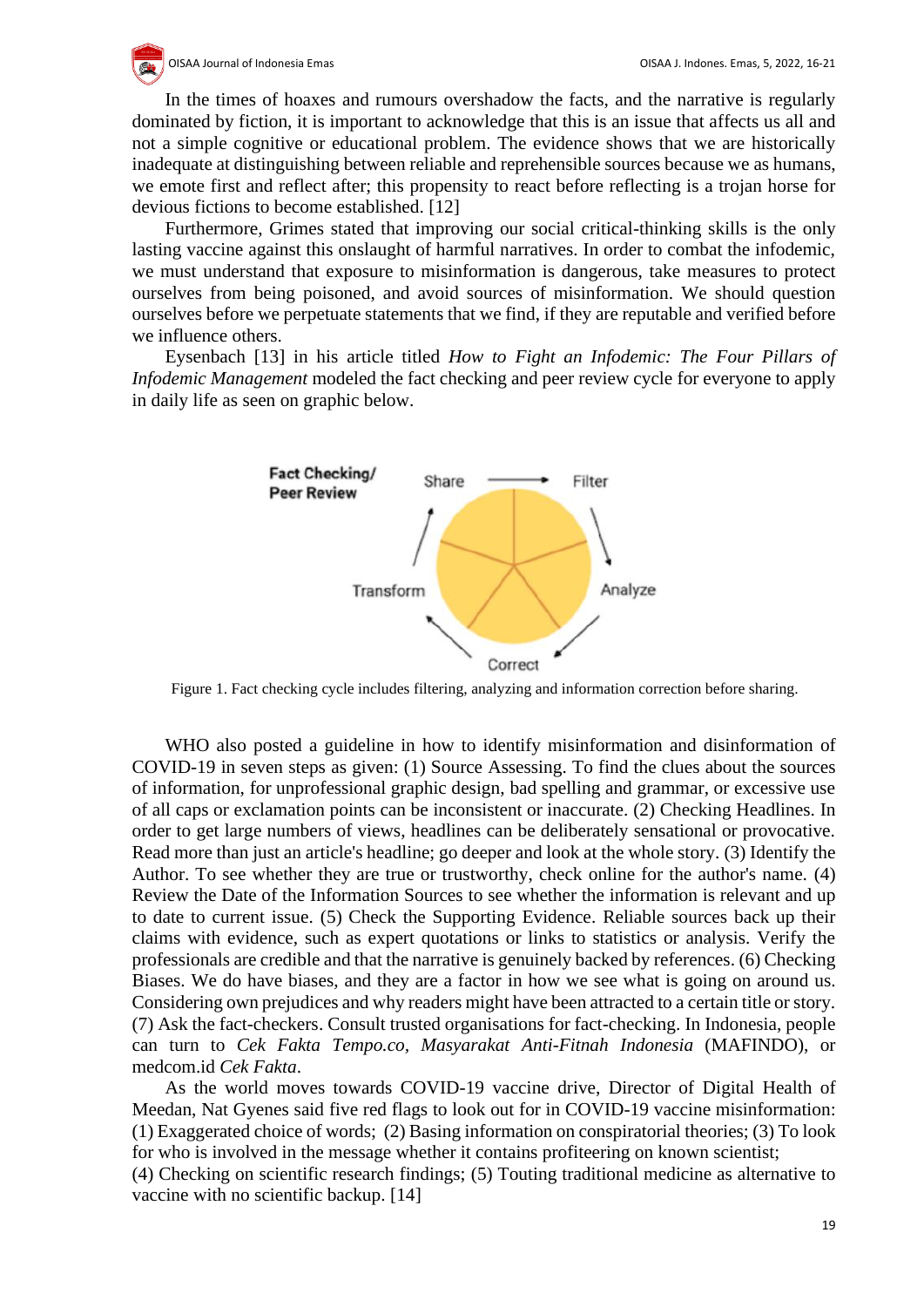

## **CONCLUSION**

Disinformation polarizes public debate on COVID-19 topics. It generates hate speech; holds the potential civil unrest, abuse or human rights violations; and affects the prospects for democracy, human rights and social unity in the long term.

This information epidemic needs to be 'flattened' with health literacy competencies thus practicing information hygiene. By conducting information hygiene in our daily lives, it is hoped that the Indonesian people feel the urge to 'sanitize' before share and to understand how to differentiate 'healthy' information and 'bad' information so that the people are not affected by the COVID-19 infodemic and are able to pay attention to health protocols and they will be aware of the dangers of this virus so that it can flatten the COVID-19 curve and make the vaccination program successful.

## **ACKNOWLEDGEMENTS**

The authors thank and appreciate Universitas Padjadjaran and all the experts who provided references and assistance in this study.

## **REFERENCES**

- [1] A. Gazendam, S. Ekhtiari, E. Wong, K. Madden, L. Naji, M. Phillips, R. Mundi and M. Bhandari, 2020. The "Infodemic" of Journal Publication Associated with the Novel Coronavirus Disease. The Journal of Bone & Joint Surgery*,* 102 e64. <https://doi.org/10.2106/jbjs.20.00610>
- [2] Cinelli, M., Quattrociocchi, W., Galeazzi, A. *et al,* 2020. The COVID-19 social media infodemic. Scientific Reports 10 e16598.<https://doi.org/10.1038/s41598-020-73510-5>
- [3] C. Yang, H. Chen and K. Honga, 2013. Visualization of Large Category Map for Internet Browsing, Decision Support Systems 1(35) 89-102. [https://doi.org/10.1016/S0167-9236\(02\)00101-X](https://doi.org/10.1016/S0167-9236(02)00101-X)
- [4] A. Sumner, C. Hoy and E. Ortiz-Juarez, Estimates of the impact of COVID-19 on global poverty, 2020. WIDER Working Paper (43) 1-14. [https://doi.org/10.35188/UNU-](https://doi.org/10.35188/UNU-WIDER/2020/800-9)[WIDER/2020/800-9](https://doi.org/10.35188/UNU-WIDER/2020/800-9)
- [5] S. J. Stratton, 2019. Literature Reviews: Methods and Applications, Prehospital and Disaster Medicine 34( 4) 347-349.<https://doi.org/10.1017/S1049023X19004588>
- [6] F. Hana, Indonesian Youth Don't Care About COVID-19? Research Explains Why, [https://www.feb.ui.ac.id/en/blog/2020/10/12/indonesian-youth-dont-care-about-covid-](https://www.feb.ui.ac.id/en/blog/2020/10/12/indonesian-youth-dont-care-about-covid-19-heres-the-research/)[19-heres-the-research/,](https://www.feb.ui.ac.id/en/blog/2020/10/12/indonesian-youth-dont-care-about-covid-19-heres-the-research/) 2020. (Accessed 18 January 2020).
- [7] R. Fachriansyah, Majority of Indonesians unsure about COVID-19 vaccination, survey finds, [https://www.thejakartapost.com/news/2020/12/23/majority-of-indonesians](https://www.thejakartapost.com/news/2020/12/23/majority-of-indonesians-unsure-about-covid-19-vaccination-survey-finds.html)[unsure-about-covid-19-vaccination-survey-finds.html,](https://www.thejakartapost.com/news/2020/12/23/majority-of-indonesians-unsure-about-covid-19-vaccination-survey-finds.html) 2020. (Accessed 21 January 2021).
- [8] Merdeka, BPS Sebut 44,9 Juta Warga Tak Percaya Corona, Satgas Berharap Banyak pada Media, [https://www.merdeka.com/peristiwa/bps-sebut-449-juta-warga-tak](https://www.merdeka.com/peristiwa/bps-sebut-449-juta-warga-tak-percaya-corona-satgas-berharap-banyak-pada-media.html)[percaya-corona-satgas-berharap-banyak-pada-media.html,](https://www.merdeka.com/peristiwa/bps-sebut-449-juta-warga-tak-percaya-corona-satgas-berharap-banyak-pada-media.html) 2020. (Accessed 21 January 2021).
- [9] S. M. Sloan, Behind the 'Curve': COVID-19, Infodemic, and OralHistory, 2020. The Oral History Review 47(2) 193-202.<https://doi.org/10.1080/00940798.2020.1798256>
- [10] J. Nugroho, Indonesia's COVID-19 Conspiracy Theories, [https://newnaratif.com/journalism/indonesias-covid-19-conspiracy](https://newnaratif.com/journalism/indonesias-covid-19-conspiracy-theories/share/revxanqve/ac54acb4b5289a1342f6e71089288e0b/)[theories/share/revxanqve/ac54acb4b5289a1342f6e71089288e0b/,](https://newnaratif.com/journalism/indonesias-covid-19-conspiracy-theories/share/revxanqve/ac54acb4b5289a1342f6e71089288e0b/) 2020. (Accessed 20 January 2021).
- [11] International Federation of Red Cross and Red Crescent Societies, IFRC: Success of COVID-19 vaccine relies on our ability to address "mistrust pandemic",